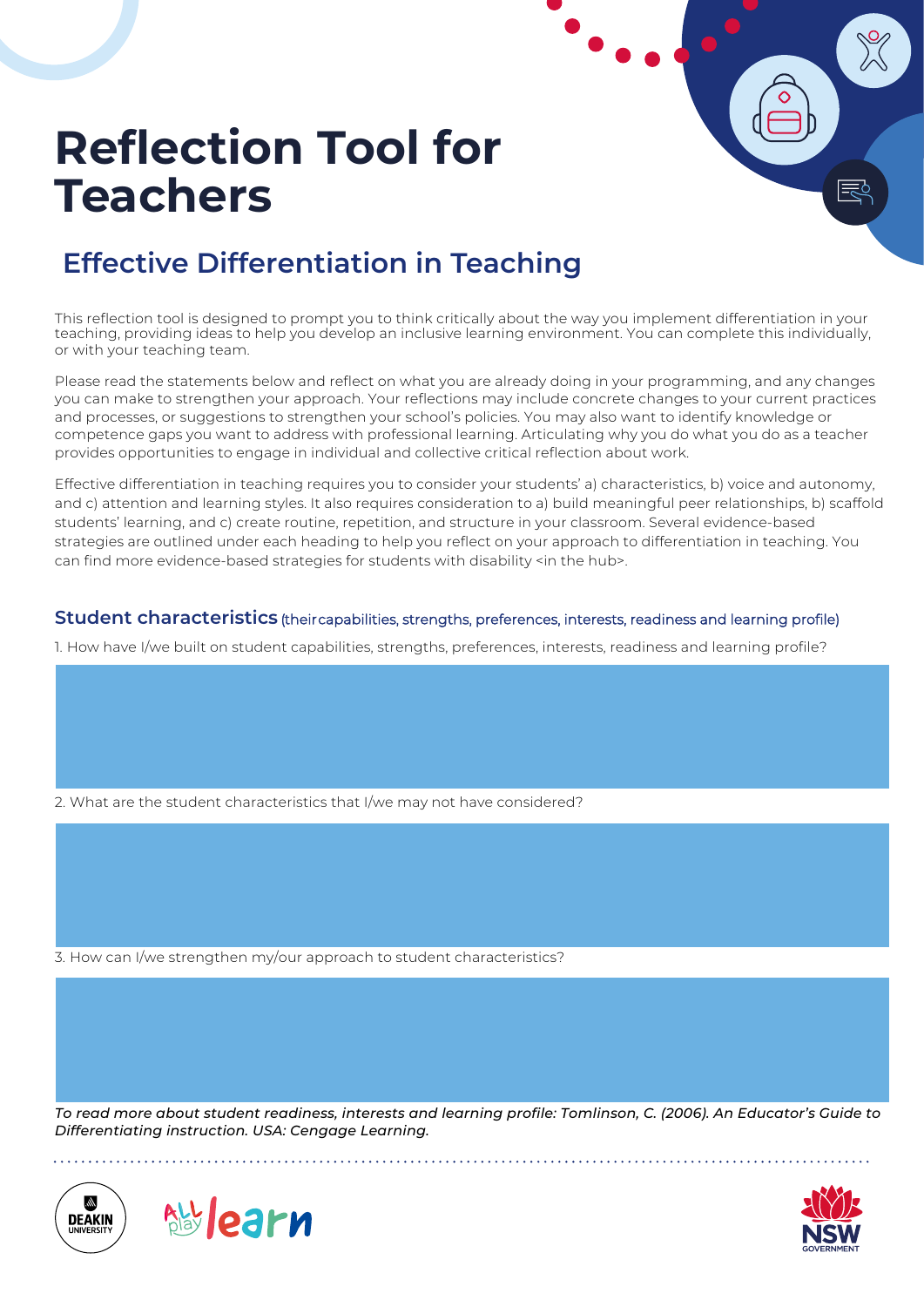### **Effective Differentiation in Teaching**

#### **Student Voice and Autonomy** (their perspectives, choices and independence)

Think about a typical week in your classroom and select the adjustments that you or your teaching team would have in place.



#### Consider:

1. How have I/we created opportunities for all students to make choices, express their views, and develop their autonomy?







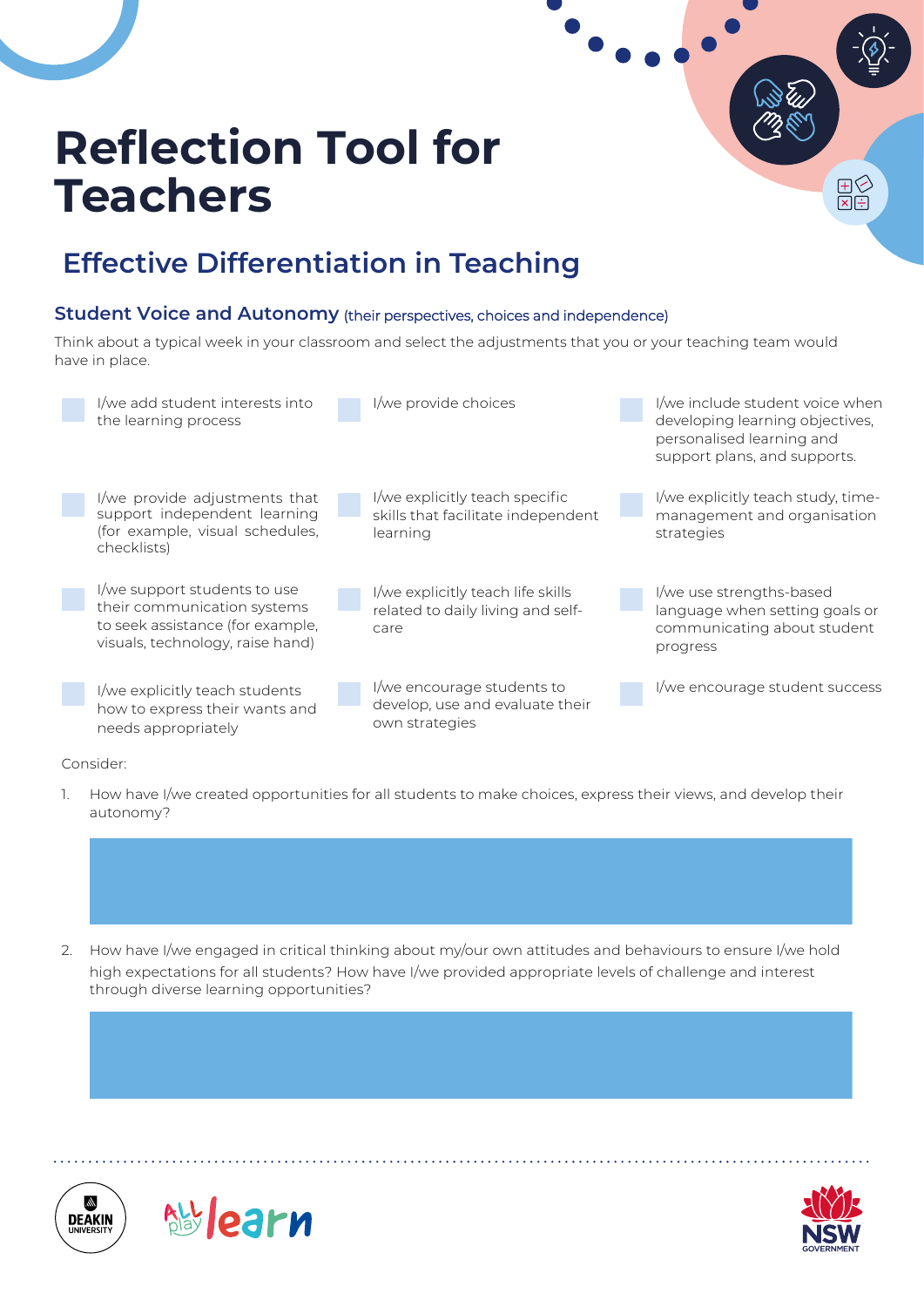### **Effective Differentiation in Teaching**

3. What barriers have I/we faced to embracing student voice and autonomy?

4. How can I/we strengthen my/our approach to supporting student voice and autonomy?







 $\begin{array}{c} \mathbb{H} \\ \hline \boxtimes \boxplus \end{array}$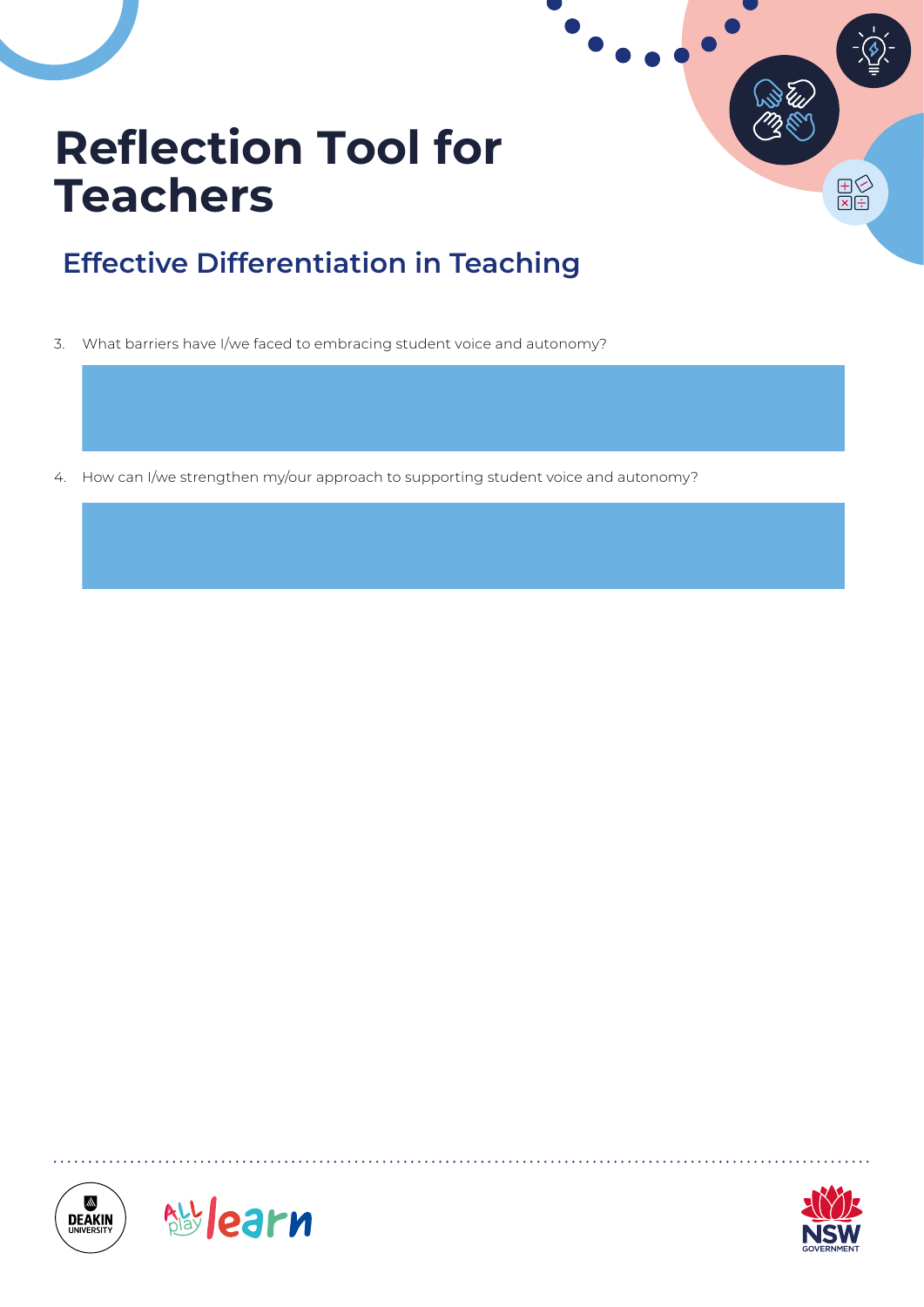### **Effective Differentiation in Teaching**

#### **Student attention and learning profiles** (their attention and the ways they engage in learning)

Think about a typical week in your classroom and select the adjustments that you or your teaching team would have in place.



- Consider:
- 1. How have I/we planned for multimodal instruction, learning activities and assessments that consider variations in how each student learns, communicates, and engages?





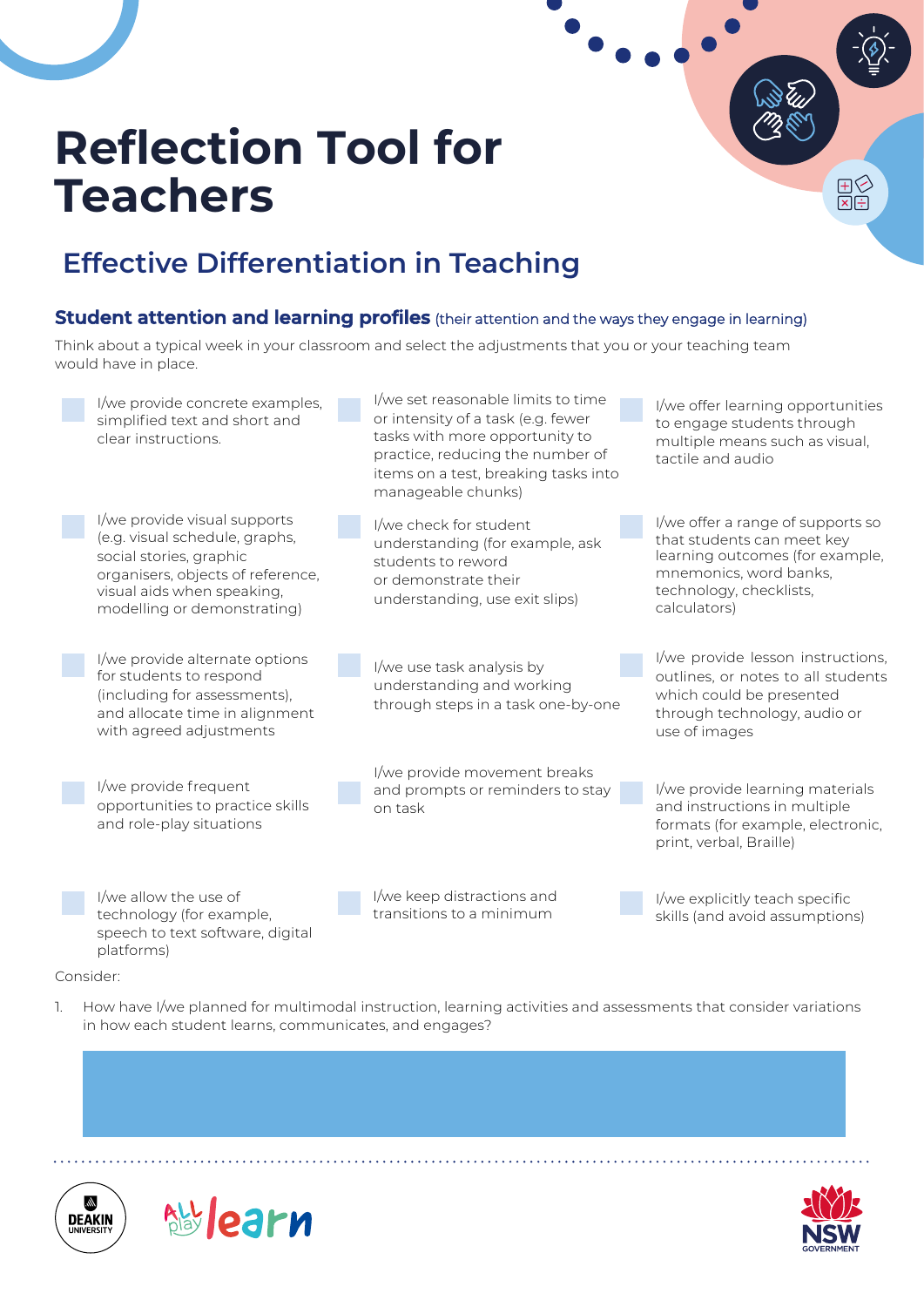### **Effective Differentiation in Teaching**

2. If relevant, have I/we catered for a range of fine and gross motor abilities, or different communication styles?

- 3. What are the barriers to student participation and engagement for my/our students?
- 4. In what ways can I/we strengthen my/our approach to understanding and utilising students' attention and learning profiles in lessons?







오도<br>지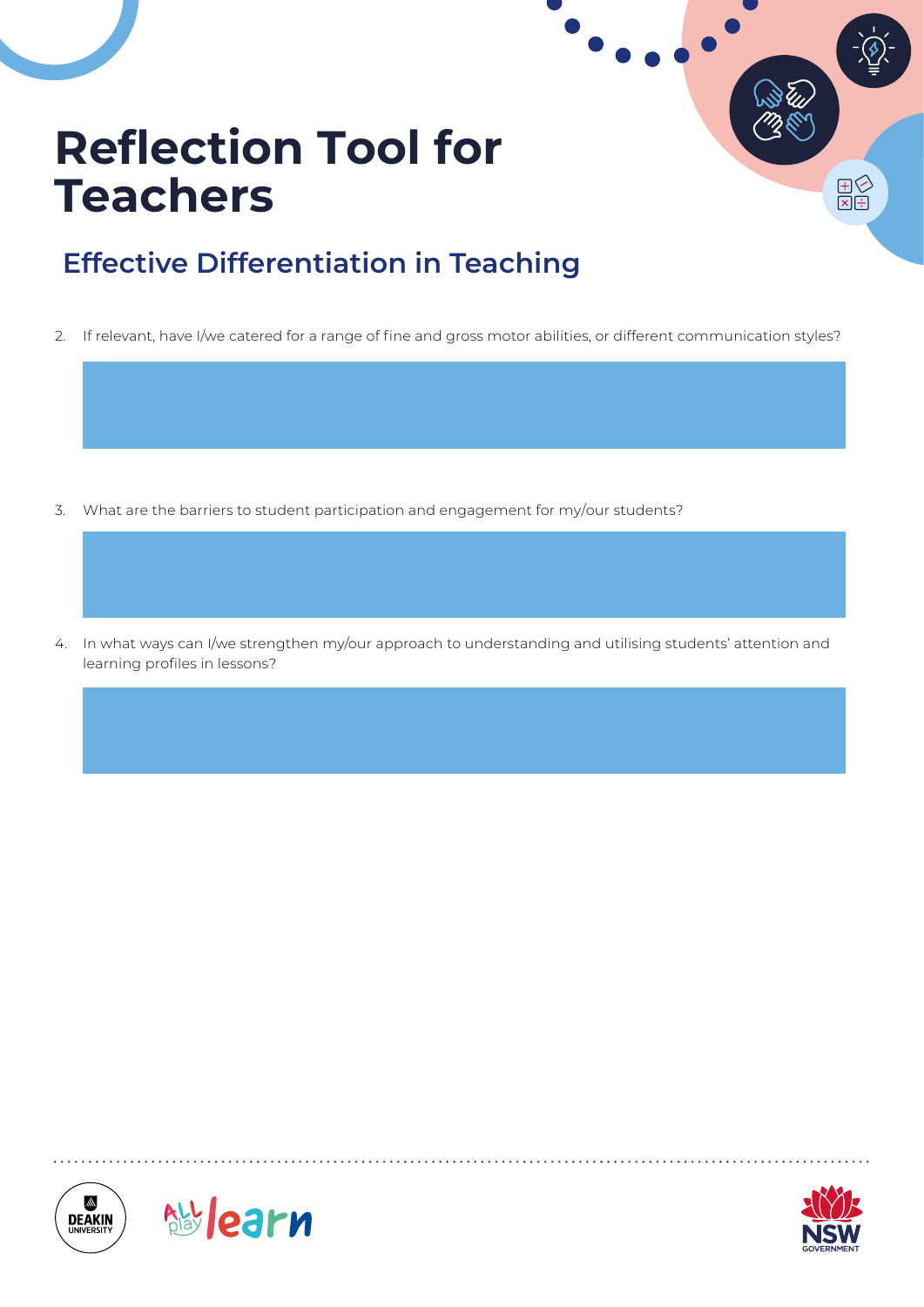### **Effective Differentiation in Teaching**

#### **Building peer relationships** (their connections with others in their class or school)

Think about a typical week in your classroom and select the adjustments that you or your teaching team would have in place.



I/we provide frequent opportunities for students to learn and socialise with peers I/we use small group activities and provide opportunities for paired learning

i<br>El<br>∺l×l

I/we model understanding, thoughtfulness and acceptance

I/we explicitly teach students skills to include a peer who has a different communication or social interaction style

I/we assign roles within groups where student(s) are using differentiated instructions or learning materials

- 1. How have I/we provided opportunities for all students to communicate, connect and collaborate?
- 2. What are the barriers to student participation and engagement for my/our students?
- 3. In what ways have I/we adapted tasks to support paired activities such as peer tutoring to foster cooperative learning activities?





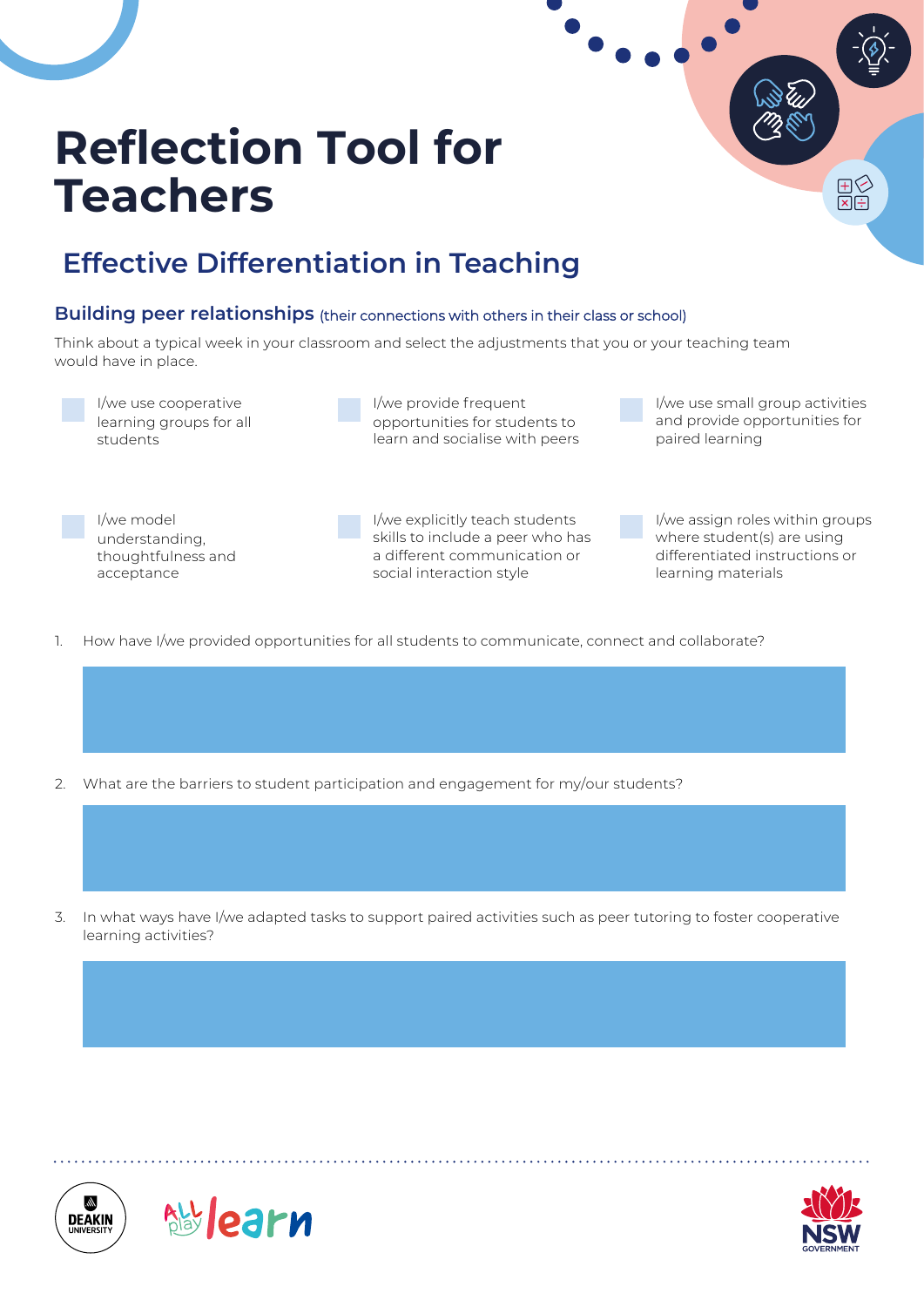### **Effective Differentiation in Teaching**

4. How can I/we strengthen my/our approach towards building meaningful peer relationships?







모<br>모<br>모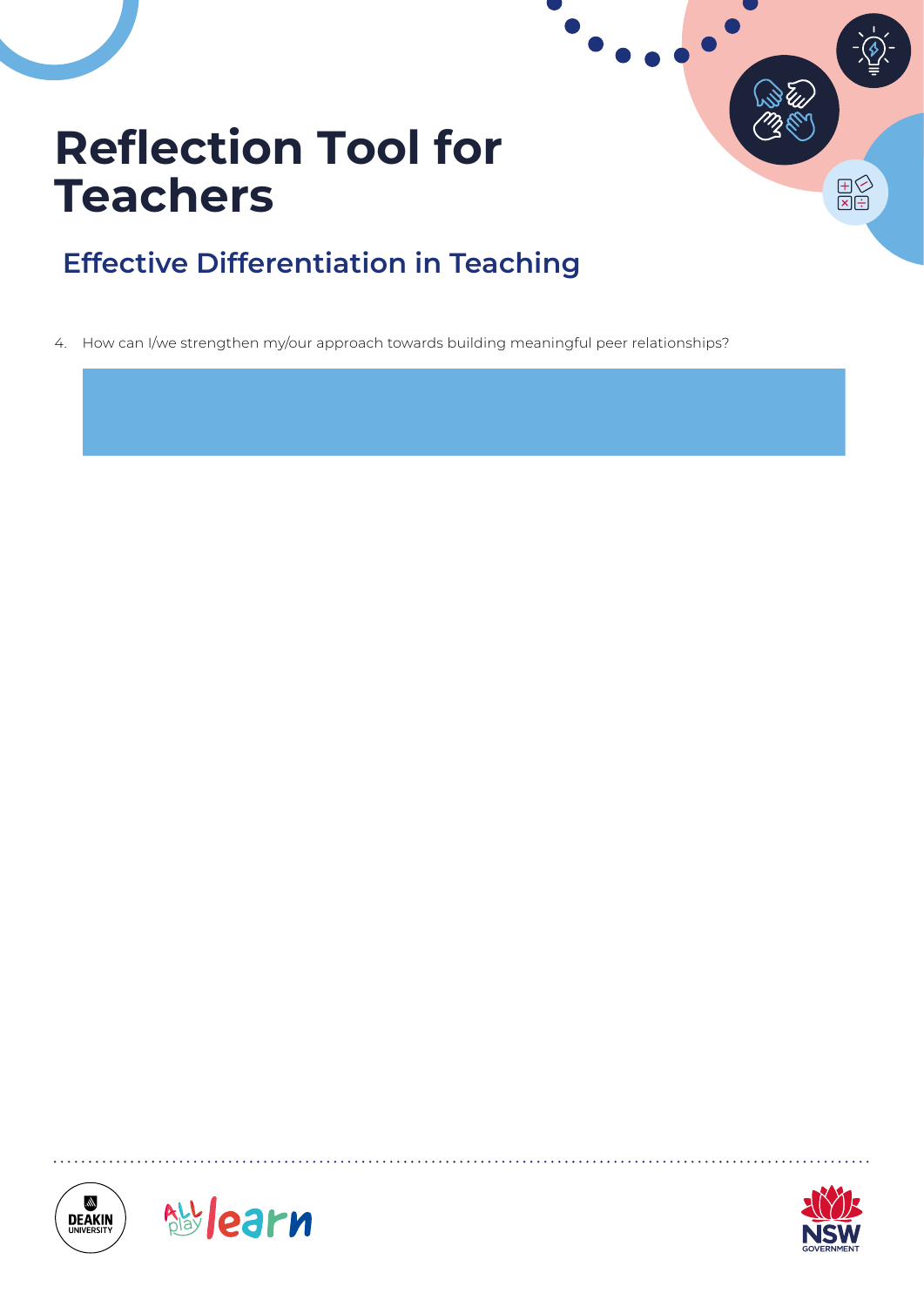

1. How have I/we scaffolded students' learning in my/our classroom(s)?

2. Where relevant, how have I/we considered how our teaching team (including SLSOs) can provide discreet, developmentally appropriate, and scaffolded support?





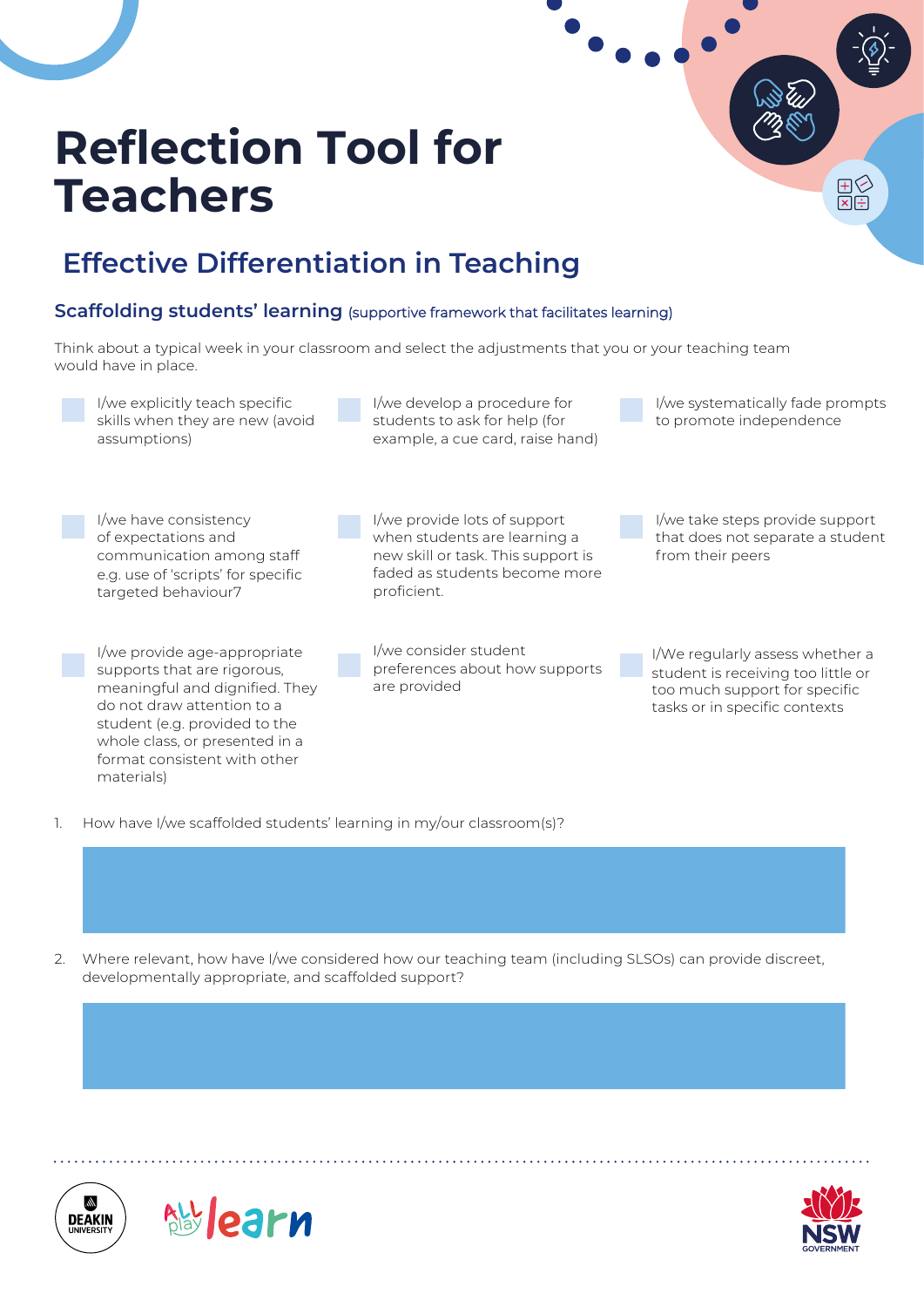### **Effective Differentiation in Teaching**

3. What are the barriers to providing scaffolded support?

4. How can I/we strengthen my/our approach to scaffolding students' learning?







 $\begin{array}{c} \mathbb{H} \\ \mathbb{R} \end{array}$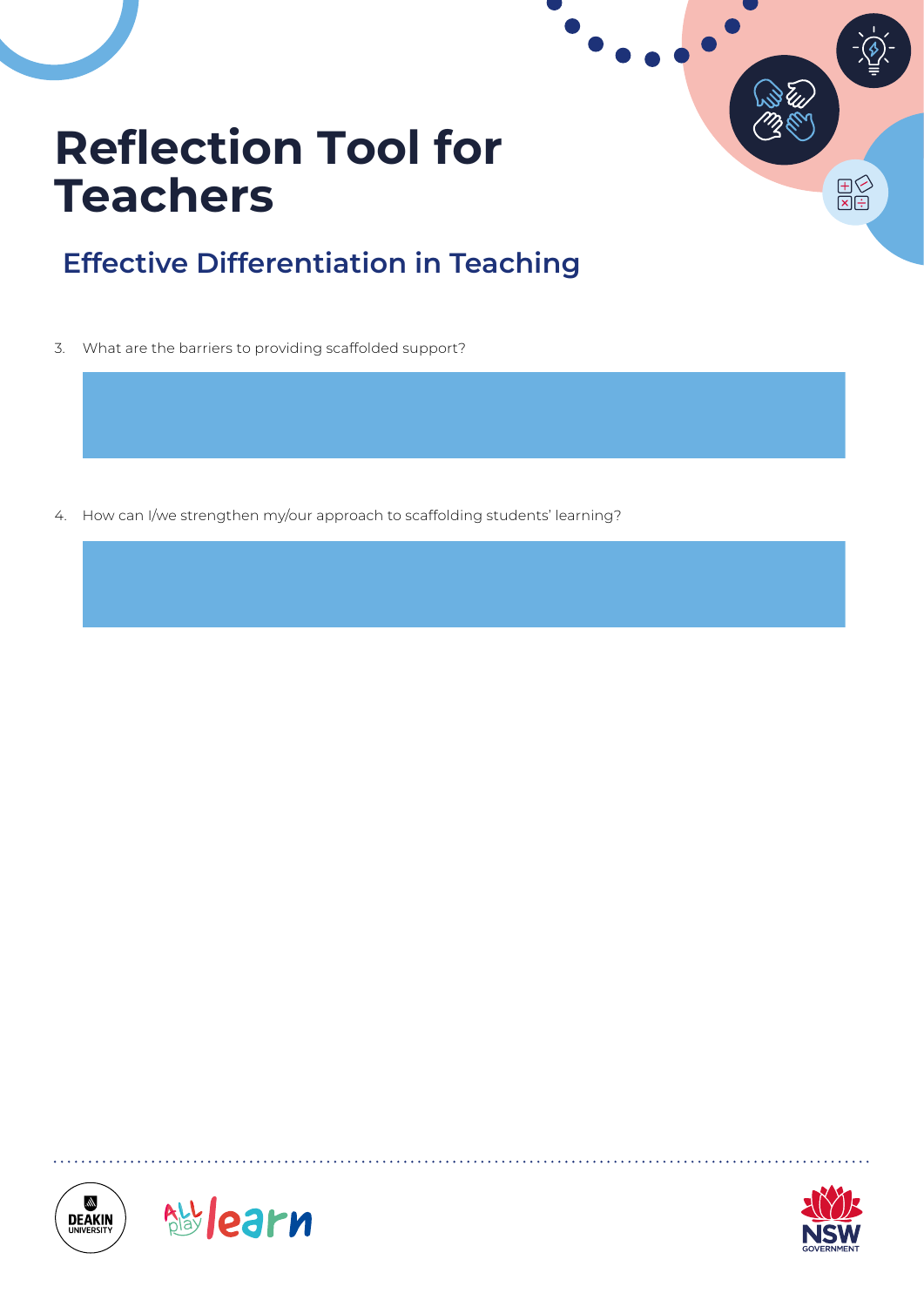

- 1. How have I/we embedded routine, repetition and structure within and across learning activities so that all students know what to expect and have opportunities to practice and apply their learning in different contexts?
- 2. How have I/we created learning environments that allow all students to focus and engage in learning?